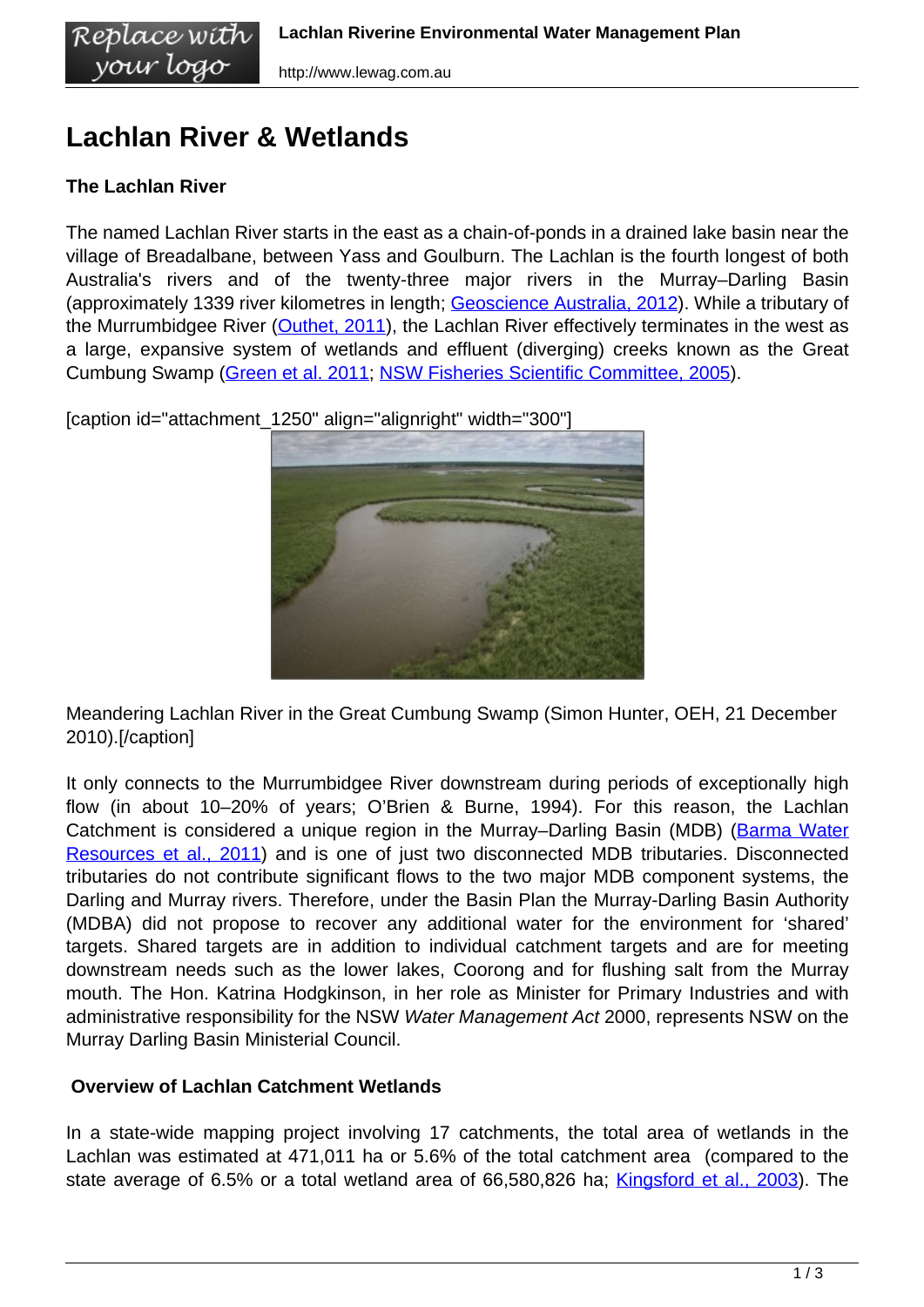Lachlan Catchment ranked seventh in terms of the proportion of total catchment area which was comprised of wetlands, with a value similar to the Darling and Lower Murray (NSW portion only) catchments. The 12 catchments (including the Lachlan) with 6% or less of wetland area in their catchment included most of the major regulated rivers in NSW. A table summarising the statewide mapping project (Kingsford et al., 2003) with reference to the relative ranking of the Lachlan Catchment can be viewed by expanding the **NSW Wetlands Summary Table** menu below.

[symple\_toggle title="NSW Wetlands Summary Table"] [table colwidth="20%|14%|14%|22%|16%|14%" colalign="left|right|right|right|right|right|right"] "","","","","",""

**Catchment Name**, **Total Catchment Area (ha)a**, **Total Wetland Area (ha)b**, **% of Total**

## **Wetland Area relative to Total Catchment Area (b/a\*100)** , **Total Reservoir Area (ha)**, **No. of Reservoirs**

Condalmine-Culgoa (NSW), 2 611 171, 738 867, 28.30 (1), 102, 24 (11) Warrego (NSW), 1 138 944, 311 952, 27.39 (2), 1000, 9 (12) Murray-Riverina, 1 502 859, 262 430, 17.46 (3), 3468, 85 (9) Paroo (NSW), 4 115 249, 666 913, 16.21 (4), 177, 7 (13) Lake George, 94 069, 13 018, 13.84 (5), 57, 3 (14) Macquarie-Bogan, 7 463 395, 421 516, 5.65 (6), 13 391, 239 (2) **Lachlan, 8 470 000, 471 011, 5.56 (7), 7769, 163 (4)** Darling, 11 258 100, 581 135, 5.16 (8), 2983, 121 (7) Lower Murray (NSW), 928 457, 46 161, 4.97 (9), 744, 160 (6) Far north-west, 6 543 731, 274 322, 4.19 (10), 511, 160 (6) Murrumbidgee, 8 152 712, 277 369, 3.40 (11), 18 526, 337 (1) Benanee, 2 129 292, 63 834, 3.00 (12), 0, 0 (15) Border and Moonie (NSW), 2 463 285, 60 949, 2.47 (13), 3309, 88 (8) Gwydir, 2 659 603, 58 907, 2.21 (14), 15 650, 193 (3) Namoi, 4 195 075, 52 677, 1.26 (15), 8721, 162 (5) Castlereagh, 1 739 480, 16 949, 0.97 (16), 1041, 121 (7) Upper Murray (NSW), 520 544, 292, 0.02 (17), 6967, 26 (10) [/table]

Total areas (ha) of catchments, wetlands and reservoirs, and total number (no.) of reservoirs for the 17 NSW catchments adapted from Table 3 in Kingsford et al., (2003). Relative ranks are from greatest to least and are shown in parentheses ().

[/symple\_toggle]

In the Lachlan Catchment, of the three spatially derived wetland groups (and reservoirs) for inland wetlands, 95% are floodplain wetlands and 5% freshwater lakes, with no saline lakes mapped (Kingsford et al., 2003). The dominance of the floodplain wetland group was common across NSW, with over 70% of wetland area classified as floodplain for all but two of the 17 catchments, with an average of 93% floodplain across the state.

Reservoirs, which reflect the level of river regulation and development to some extent, were also